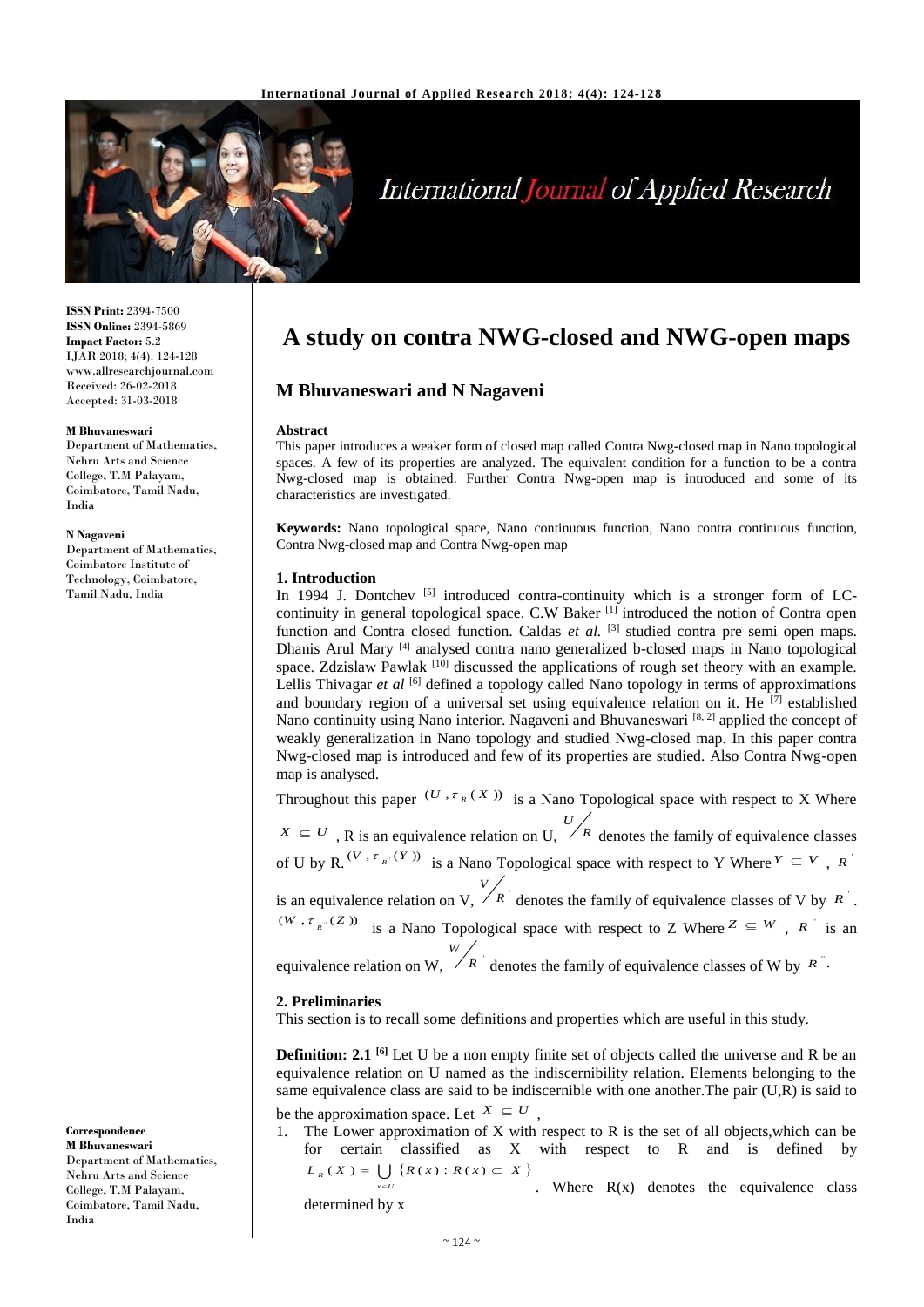- 2. The upper approximation of X with respect to R is the set of all objects,which can be possibly classified as X with respect to R and is defined by  $U_{R}(X) = \bigcup \{ R(x) : R(x) \cap X \neq \phi \}$ .
- 3. The boundary region of X with respect to R is the set of all objects,which can be classified neither as X nor as not- X with respect to R and is defined by  $B_R(X) = U_R(X) - L_R(X)$ .

**Definition:** 2.2 <sup>[6]</sup> Let U be the universe, R be an equivalence relation on U and  $\tau_R(X) = \{U, \phi, L_R(X), U_R(X), B_R(X)\}$ 

where  $X \subseteq U$ . Then  $\tau_R(X)$  satisfies the following axioms. 1. U and  $\phi \in \tau_R(X)$ .

2. The union of the elements of any sub collection of  $\tau_R(X)$  is in  $\tau_R(X)$ .

∊ *<sup>x</sup> U*

3. The intersection of the elements of any finite sub collection of  $\tau_R(X)$  is in  $\tau_R(X)$ .

That is  $\tau_{R}(X)$  forms a topology on U called as the Nano topology on U with respect to X. We call  $(U, \tau_{R}(X))$  as the Nano topological space. The elements of  $\tau_R(X)$  are called as Nano open sets. Elements of  $[\tau_R(X)]^c$  are called Nano closed sets  $\text{with} \left[ \tau_{R}(X) \right]^{c}$ .

**Definition:** 2.3 <sup>[6]</sup> If  $(U, \tau_R(X))$  is a Nano Topological space with respect to X where  $X \subseteq U$  and if  $A \subseteq U$  then the Nano interior of A is defined as the union of all Nano open subsets of A and it is denoted by NInt(A). Nano interior is the largest Nano open subset of A.

**Definition:** 2.4 <sup>[6]</sup> The Nano closure of A is defined as the intersection of all Nano closed sets containing A and it is denoted by Ncl(A).It is the smallest Nano closed set containing A.

**Definition:** 2.5 <sup>[6]</sup> Let  $(U, \tau_R(X))$  be a Nano Topological space with respect to X and  $A \subseteq U$ . Then A is said to be

- (i) Nano semi- open if  $A \subseteq NCl$  (*NInt* (*A*))
- (ii) Nano pre- open if  $A \subseteq NInt$  (*NCl* (*A*))
- (iii) Nano  $\alpha$  open if  $A \subseteq NInt$  (*NCl* (*NInt* (*A*)))
- (iv) Nano Regular open if  $A = NInt (NCl (A))$

**Definition:2.6** [8] Let  $(U, \tau_R(X))$  be a Nano Topological space. A subset A of  $(U, \tau_R(X))$  is called Nano weakly generalized closed (briefly Nwg-closed) set if  $Ncl$  ( $N$  int( $A$ ))  $\subseteq V$  where  $A \subseteq V$  and V is Nano open. The complement of Nano weakly generalized closed set is Nano weakly generalized open set.

**Definition: 2.7** The map  $f : (U, \tau_R(X)) \to (V, \tau_R(Y))$  is called

- (i) Nwg-open map [2] if the image of every Nano open set in U is Nano weakly generalized open in V.
- (ii) Nwg-closed map  $^{[2]}$  if the image of every Nano closed set in U is Nano weakly generalized closed in V.

**Definition: 2.8** Nano weakly generalized interior of a subset A is the union of all the Nwg-open sets contained in A. NInt  $_{\text{wg}}$  (A) =  $\cup$  {B : B is Nwg - open sets such that B  $\subseteq$  A }

**Definition: 2.9** The intersection of all the Nwg-closed set containing A is called Nwg-closure of A. NCl  $_{wg}(A) = \bigcap \{B : B \text{ is Nwg - closed sets such that } A \subseteq B\}$ 3. Contra Nwg- closed Maps

In this section we define the map called Contra Nwg- closed map and study some of its properties.

**Definition: 3.1** The map  $f: (U, \tau_R(X)) \to (V, \tau_R(Y))$  is Contra Nwg-closed on U if the image of every Nano closed set in U is Nano weakly generalized open set in U.

**Example:** 3.2 Let  $U = \{a, b, c, d, e\}$  with  $U/R = \{\{a\}, \{b\}, \{c\}\{d\}, \{e\}\}\$ and  $X = \{a, b\}$ . Then the Nano topology is  $\tau_R(X) = \{U, \phi, \{a, b\}\}.$ 

Let  $V = U = \{a, b, c, d, e\}$  with  $V/R = \{\{d, e\}, \{a, c\}, \{b\}\}$  and  $Y = \{a, b, c\}$ . Then the Nano topology is  $\tau_R^{-}(Y) = \{V, \phi, \{a, b, c\}\}\right.$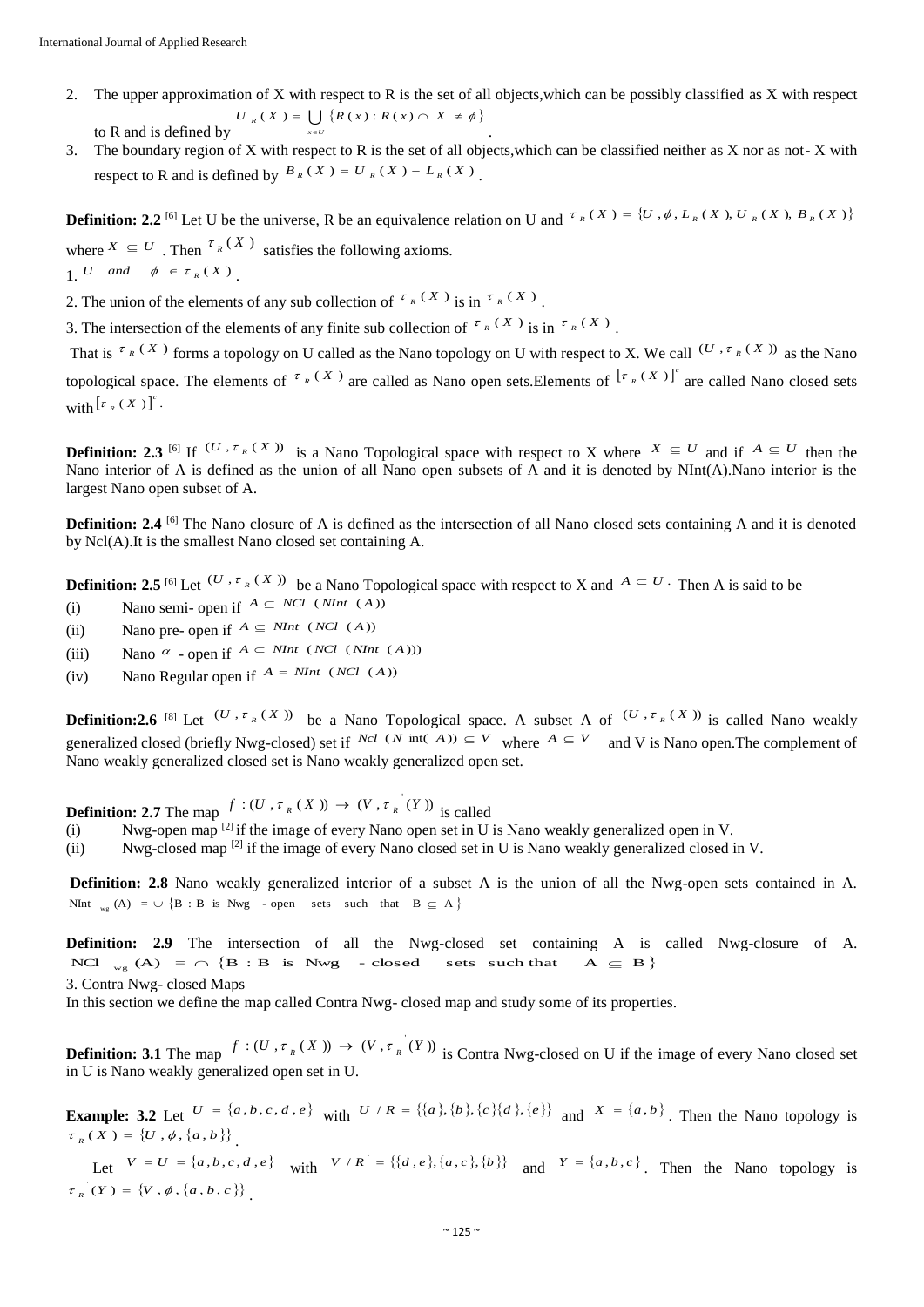Define  $f: (U, \tau_R(X)) \to (V, \tau_R(Y))$  as  $f(a) = d, f(b) = e, f(c) = a, f(d) = b, f(e) = c$ . f is contra Nwg-closed map.

**Remark: 3.3** Composition of two contra Nwg closed map need not be contra Nwg closed as shown in the following example.

**Example:** 3.4 Let  $U = \{a, b, c, d, e\}$  with  $U/R = \{\{a, c\}, \{b\}, \{d\}, \{e\}\}$  and  $X = \{a, b\}$ . Then the Nano topology is  $\tau_R(X) = \{U, \phi, \{b\}, \{a, c\}, \{a, b, c\}\}\right.$ 

Let  $V = \{a, b, c, d, e\}$  with  $V / R' = \{\{a, b\}, \{c, e\}, \{d\}\}$  and  $Y = \{a, b\}$ . Then the Nano topology is  $\tau_R^{-}(Y) = \{V, \phi, \{a, b\}\}\right.$ 

Let  $W = \{a, b, c, d, e\}$  with  $W / R^{\dagger} = \{\{a, c\}, \{e\}, \{b, d\}\}$  and  $Z = \{c, e\}$ . Then the Nano topology is  $\tau_R$  (Z) = {*W*,  $\phi$ , {e}, {a, c}, {a, c, e}}.

Define  $f: (U, \tau_R(X)) \to (V, \tau_R(Y))$  as  $f(a) = c, f(b) = d, f(c) = e, f(d) = a, f(e) = b$  and  $g: (V, \tau_R(Y)) \to (W, \tau_R(X))$  as  $g(a) = b$ ,  $g(b) = d$ ,  $g(c) = c$ ,  $g(d) = e$ ,  $g(e) = a$ . Here f and g are contra Nwg-closed maps but their composition is not contra Nwg-closed map  $g(f(\{a, c, d, e\})) = g(\{a, b, c, e\}) = \{a, b, c, d\}$  which is not Nwg-open.

**Remark: 3.5** Contra Nwg-closed map and Nwg-closed map are independent.

**Example:** 3.6 Let  $U = \{a, b, c, d, e\}$  with  $U/R = \{\{a, c\}, \{b\}, \{d\}, \{e\}\}$  and  $X = \{a, b\}$ . Then the Nano topology is  $\tau_R(X) = \{U, \phi, \{b\}, \{a, c\}, \{a, b, c\}\}\right.$ 

Let  $V = \{a, b, c, d, e\}$  with  $V / R = \{\{a\}, \{b, d\}, \{c, e\}\}$  and  $Y = \{c, e\}$ . Then the Nano topology is  $\tau_R^{\mathcal{L}}(Y) = \{V, \phi, \{e\}, \{a, c\}, \{a, c, e\}\}\$ 

Define  $f:(U, \tau_{R}(X)) \to (V, \tau_{R}(Y))$  as  $f(a) = c, f(b) = e, f(c) = a, f(d) = d, f(e) = b$ . Then f is Nwg-closed map but not Contra Nwg-closed map since  $f({b, d, e}) = {b, d, e}$  is not Nwg-open set in V.

**Example:** 3.7 Let  $U = \{a, b, c, d, e\}$  with  $U/R = \{\{a, c\}, \{b\}, \{d\}, \{e\}\}$  and  $X = \{a, b\}$ . Then the Nano topology is  $\tau_R(X) = \{U, \phi, \{b\}, \{a, c\}, \{a, b, c\}\}\right.$ 

Let  $V = \{a, b, c, d, e\}$  with  $V / R = \{\{a\}, \{b\}, \{c, d\}, \{e\}\}$  and  $Y = \{a, b\}$ . Then the Nano topology is  $\tau_{R}(Y) = \{V, \phi, \{a, b\}\}\right.$ 

Let  $f: (U, \tau_{R}(X)) \to (V, \tau_{R}(Y))$  be a function defined as  $f(a) = c, f(b) = d, f(c) = e, f(d) = a, f(e) = b$ , then f is Contra Nwg-closed map. Since  $f({d, e}) = {a, b}$  is not Nwg-closed in V f is not Nwg-closed function.

**Theorem: 3.8** Let f be a function from Nano topological space U to Nano topological space V and if the only Nano open set containing the complement of image of every Nano closed set of U is V, then f is contra Nwg-closed map. Proof: Let A be a Nano closed set in U and V is the only Nano open set such that  $(f(A))^c \subseteq V$ . Then *Ncl*  $\left(N \text{ int } (f(A))^c\right) \subseteq V \cdot$   $(i.e)$   $\left(f(A)\right)^c$  is Nwg-closed in V. f(A) is Nwg-open set. Then f is Contra Nwg-closed map.

**Theorem:** 3.9 Let f be a function defined from Nano topological space  $(U, \tau_R(X))$  to Nano topological space  $(V, \tau_R(Y))$ and *N* int  $((f(A))^c) = \phi$  for every Nano closed set A of U then f is Contra Nwg-closed map.

**Theorem:** 3.10 Let f be a contra Nwg-closed map then  $\lim_{x \to a} (f(A)) \subseteq f(NCl^p(A))$  for every subset  $A \subseteq U$ .

**Proof:** Let  $A \subseteq U$  then  $NCl(A)$  is a Nano closed set in U. Since f is contra Nwg-closed map  $f(NCl(A))$  is Nwgopen set in U and NInt  $_{\text{wg}}(f(NCl (A))) = f(NCl (A))$ <br>*A*  $\subseteq NCl(A)$ ,  $f(A) \subseteq f(NCl (A))$ ,  $\text{NInt}_{\text{avg}}\left(f\left(A\right)\right) \subseteq \text{NInt}_{\text{avg}}\left(f\left(NCl\left(A\right)\right)\right) = f\left(NCl\left(A\right)\right) \text{, NInt}_{\text{avg}}\left(f\left(A\right)\right) \subseteq f\left(NCl\left(A\right)\right).$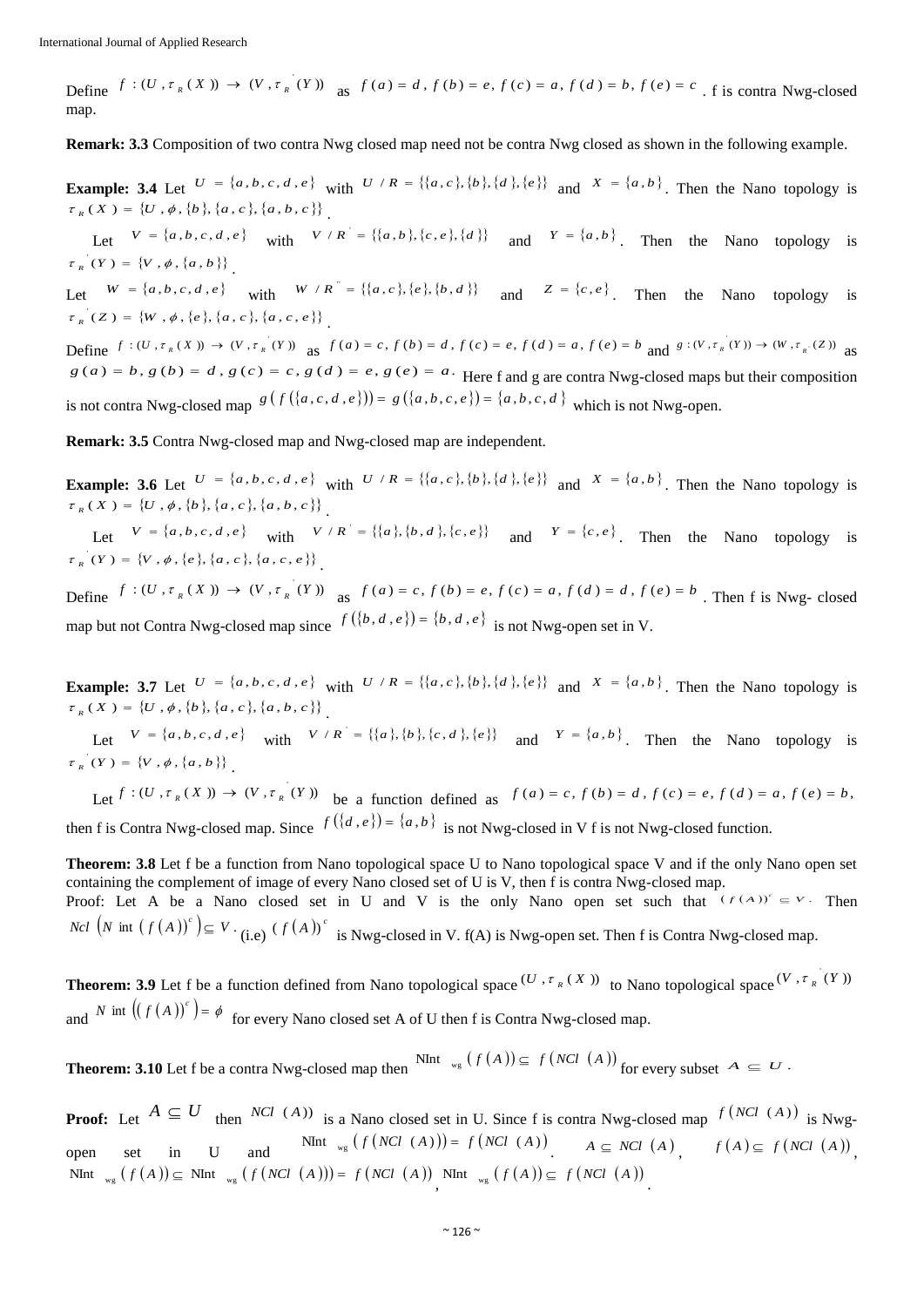**Remark: 3.11** The converse of the above theorem need not be true as shown in the following example.

**Example: 3.12In example: 3.6** NInt  $\lim_{x \to \infty} (f(A)) \subseteq f(NCI(A))$  but f is not contra Nwg-closed map.

**Corollary: 3.13** Let  $f:(U, \tau_{R}(X)) \to (V, \tau_{R}(Y))$  be a Contra Nwg-closed map then NInt  $_{wg}(A) \subseteq f(NCl(f^{-1}(A)))$  $\mathcal{L}_{\text{avg}}(A) \subseteq f\left( NCI\left(f^{-1}(A)\right)\right)$  for every subset  $A \subseteq V$ .

**Remark: 3.14** The converse of the above need not be true as given in the following example.

**Example: 3.15In example: 3.6** NInt  $_{\text{wg}}(A) \subseteq f(NCI\ (f^{-1}(A)))$  $\mathcal{L}_{\text{avg}}(A) \subseteq f(NCl \ (f^{-1}(A)))$  but f is not contra Nwg-closed map. 4. Contra Nwg- open maps

In this section we define the function called Contra Nwg- open map and study some of its properties.

**Definition: 4.1** The map  $f:(U, \tau_{R}(X)) \to (V, \tau_{R}(Y))$  is Contra Nwg-open map on U if the image of every Nano open set of U is Nano weakly generalized closed set in V.

**Example:** 4.2 Let  $U = \{a, b, c, d, e\}$  with  $U/R = \{\{a\}, \{b\}, \{c\}\{d\}, \{e\}\}\$ and  $X = \{a, b\}$ . Then the Nano topology is  $\tau_R(X) = \{U, \phi, \{a, b\}\}.$ 

Let  $V = U = \{a, b, c, d, e\}$  with  $V/R = \{\{d, e\}, \{a, c\}, \{b\}\}$  and  $Y = \{a, b, c\}$ . Then the Nano topology is  $\tau_R^{-}(Y) = \{V, \phi, \{a, b, c\}\}\,$ 

Define  $f: (U, \tau_R(X)) \to (V, \tau_R(Y))$  as  $f(a) = d$ ,  $f(b) = e$ ,  $f(c) = a$ ,  $f(d) = b$ ,  $f(e) = c$ . f is contra Nwg-open map.

**Remark: 4.3** Composition of two contra Nwg open map need not be contra Nwg open map as shown in the following example.

**Example:** 4.4 Let  $U = \{a, b, c, d, e\}$  with  $U/R = \{\{a, c\}, \{b\}, \{d\}, \{e\}\}$  and  $X = \{a, b\}$ . Then the Nano topology is  $\tau_R(X) = \{U, \phi, \{b\}, \{a, c\}, \{a, b, c\}\}\right.$ 

Let  $V = \{a, b, c, d, e\}$  with  $V / R = \{\{a, b\}, \{c, e\}, \{d\}\}$  and  $Y = \{a, b\}$ . Then the Nano topology is  $\tau_R^{-}(Y) = \{V, \phi, \{a, b\}\}\right.$ 

Let  $W = \{a, b, c, d, e\}$  with  $W / R^* = \{\{a\}, \{b\}, \{c\}\{d\}, \{e\}\}$  and  $Z = \{a, c, e\}$ . Then the Nano topology is  $\tau_R^{-}(Z) = \{W, \phi, \{a, c, e\}\}.$ 

Define  $f: (U, \tau_R(X)) \to (V, \tau_R(Y))$  as  $f(a) = c, f(b) = d, f(c) = e, f(d) = a, f(e) = b$  and  $g: (V, \tau_R(Y)) \to (W, \tau_R(X))$  as  $g(a) = b$ ,  $g(b) = d$ ,  $g(c) = c$ ,  $g(d) = e$ ,  $g(e) = a$ . Here f and g are contra Nwg closed map but their composition is not contra Nwg-closed map since  $g(f(\lbrace d, e \rbrace)) = g(\lbrace a,b \rbrace) = \lbrace b, d \rbrace$  is not Nwg-open.

**Remark: 4.5** Contra Nwg-open map and Nwg-open map are independent.

**Example:** 4.6 Let  $U = \{a, b, c, d, e\}$  with  $U/R = \{\{a, c\}, \{b\}, \{d\}, \{e\}\}$  and  $X = \{a, b\}$ . Then the Nano topology is  $\tau_R(X) = \{U, \phi, \{b\}, \{a, c\}, \{a, b, c\}\}\right.$ 

Let  $V = \{a, b, c, d, e\}$  with  $V / R' = \{\{a\}, \{c\}\{b, d\}, \{e\}\}$  and  $Y = \{a, c\}$ . Then the Nano topology is  $\tau_R^{-}(Y) = \{V, \phi, \{a, c\}\},\$ 

Define  $f:(U, \tau_{R}(X)) \to (V, \tau_{R}(Y))$  as  $f(a) = c, f(b) = e, f(c) = a, f(d) = d, f(e) = b$ . The image of Nano open sets are  $f({b}) = {e}$ ,  $f({a, c}) = {a, c}$ ,  $f({a, b, c}) = {a, c, e}$  where  ${e}$ ,  ${a, c}$ ,  ${a, c}$ ,  ${a, c, e}$  are Nano open. Hence f is Nwg- open map. But it is not contra Nwg-open since  $f(\lbrace a, c \rbrace) = \lbrace a, c \rbrace$  which not Nwg-open set in V.

**Example:** 4.7 Let  $U = \{a, b, c, d, e\}$  with  $U/R = \{\{a, c\}, \{b\}, \{d\}, \{e\}\}$  and  $X = \{a, b\}$ . Then the Nano topology is  $\tau_R(X) = \{U, \phi, \{b\}, \{a, c\}, \{a, b, c\}\}\right.$